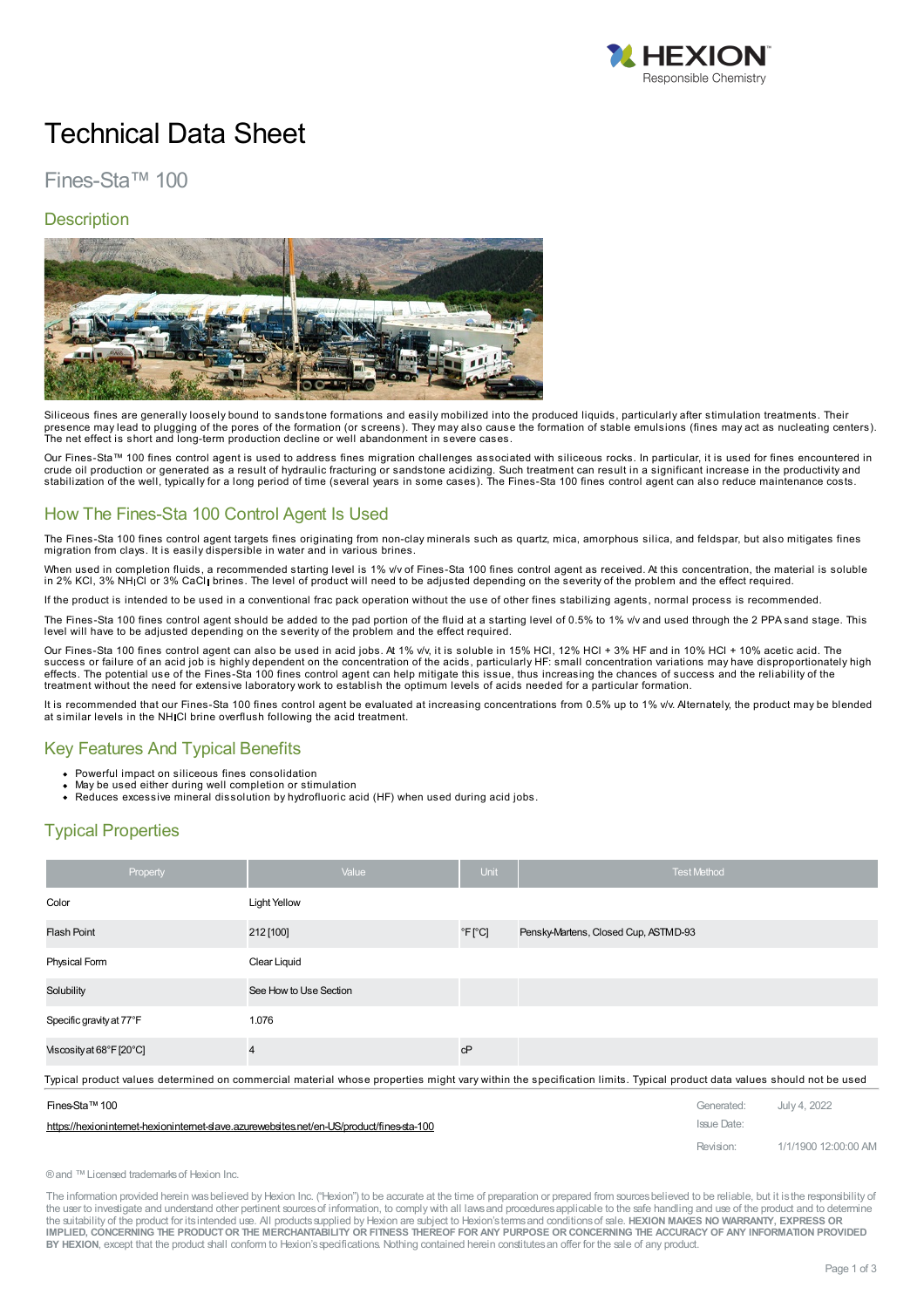#### Field Study On Stimulation Response



# Stimulation Response in Well A, Repetto Formation<sup>1</sup>

# Production Without 1% Fines-Sta 100 Fines Control Agent

# Production With 1% Fines-Sta 100 Fines Control Agent

The Fines-Sta 100 fines control agent was used to treat a Repetto oil well with severely declining production. After treatment, the well's production remained higher than pre-treatment.1

### Limitations

Customers must evaluate Hexion products and make their own determination as to the fitness of use in their particular applications.

### Product Safety, Handling, And Storage

Our Fines-Sta 100 fines control agent is best stored at temperatures between 32° and 95°F [0° and 35°C] to facilitate ease of handling, but storage at lower or higher temperatures will not affect its subsequent performance.

Customers should review the latest Material Safety Data Sheet (MSDS) and label for product safety information, safe handling instructions, personal protective equipment if necessary, and any special storage conditions required for safety. MSDS documents are available upon request from your Hexion representative. For product storage and handling [procedures](https://hexioninternet-hexioninternet-slave.azurewebsites.net/en-US/product/fines-sta-100) to maintain the product quality within our stated specifications, please review Certificates of Analysis, which are available in

| Fines-Sta™ 100                                                                            | Generated: July 4, 2022 |                      |
|-------------------------------------------------------------------------------------------|-------------------------|----------------------|
| https://hexioninternet-hexioninternet-slave.azurewebsites.net/en-US/product/fines-sta-100 | Issue Date:             |                      |
|                                                                                           | Revision:               | 1/1/1900 12:00:00 AM |

® and ™ Licensed trademarks of Hexion Inc.

The information provided herein was believed by Hexion Inc. ("Hexion") to be accurate at the time of preparation or prepared from sources believed to be reliable, but it is the responsibility of the user to investigate and understand other pertinent sources of information, to comply with all laws and procedures applicable to the safe handling and use of the product and to determine the suitability of the product for itsintended use. All productssupplied by Hexion are subject to Hexion'stermsand conditionsof sale. **HEXION MAKES NO WARRANTY, EXPRESS OR** IMPLIED, CONCERNING THE PRODUCT OR THE MERCHANTABILITY OR FITNESS THEREOF FOR ANY PURPOSE OR CONCERNING THE ACCURACY OF ANY INFORMATION PROVIDED **BY HEXION**, except that the product shall conform to Hexion'sspecifications. Nothing contained herein constitutesan offer for the sale of any product.